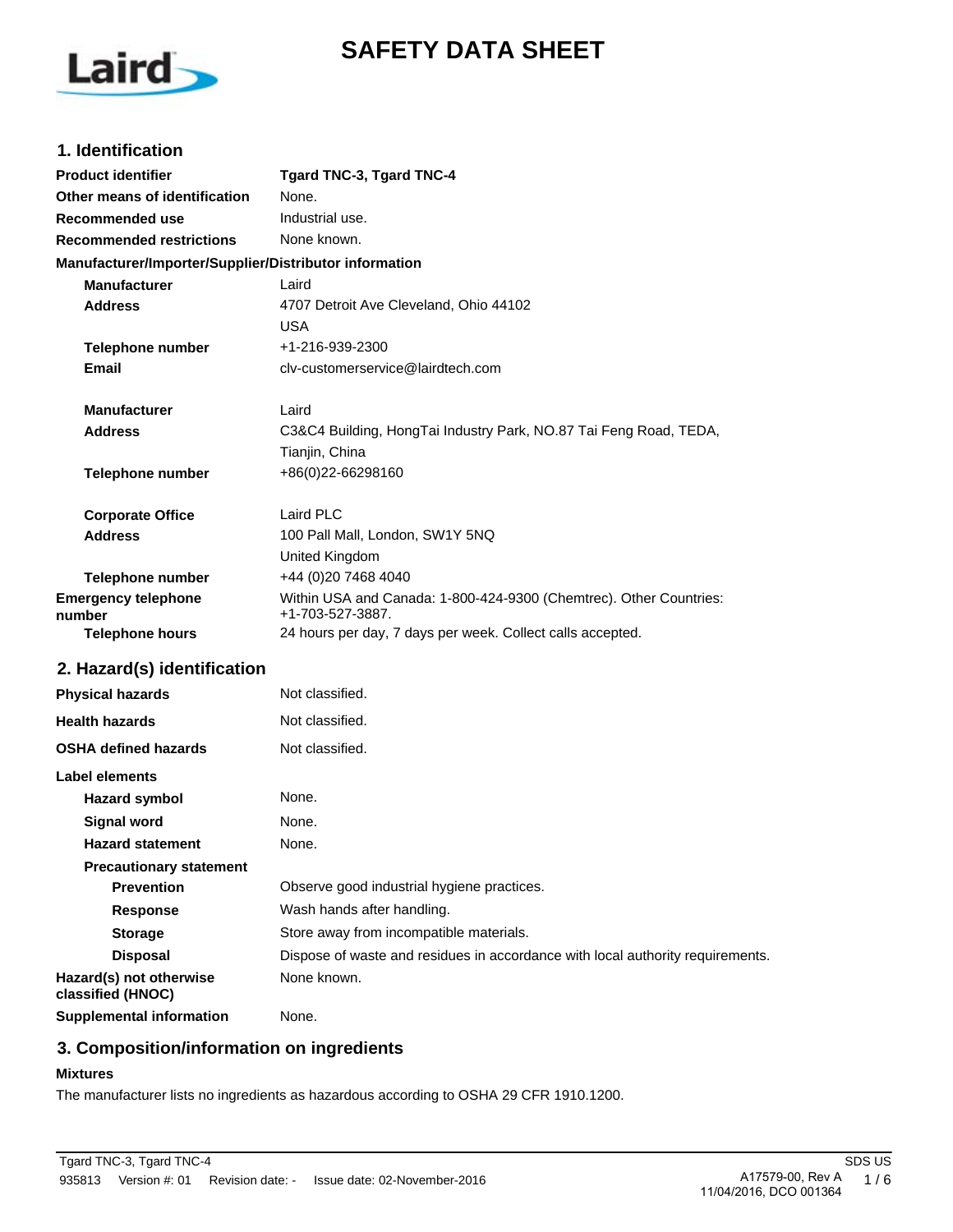## **4. First-aid measures**

| <b>Inhalation</b>                                                            | Not relevant, due to the form of the product.                       |
|------------------------------------------------------------------------------|---------------------------------------------------------------------|
| <b>Skin contact</b>                                                          | Not relevant, due to the form of the product.                       |
| Eye contact                                                                  | Not relevant, due to the form of the product.                       |
| Ingestion                                                                    | Not relevant, due to the form of the product.                       |
| <b>Most important</b><br>symptoms/effects, acute and<br>delayed              | Not relevant, due to the form of the product.                       |
| Indication of immediate<br>medical attention and special<br>treatment needed | Treat symptomatically.                                              |
| <b>General information</b>                                                   | First aid personnel must be aware of own risk during rescue.        |
| 5. Fire-fighting measures                                                    |                                                                     |
| Suitable extinguishing media                                                 | Use fire-extinguishing media appropriate for surrounding materials. |
| Unsuitable extinguishing<br>media                                            | None.                                                               |
| Specific hazards arising from<br>the chemical                                | During fire, gases hazardous to health may be formed.               |

**Special protective equipment** Self-contained breathing apparatus and full protective clothing must be worn in case of fire. **and precautions for firefighters Fire fighting** Use standard firefighting procedures and consider the hazards of other involved materials. **equipment/instructions**

**Specific methods** Cool containers exposed to heat with water spray and remove container, if no risk is involved. **General fire hazards** Will burn if involved in a fire.

## **6. Accidental release measures**

| Keep unnecessary personnel away. For personal protection, see section 8 of the SDS.                                            |
|--------------------------------------------------------------------------------------------------------------------------------|
| Sweep up or gather material and place in appropriate container for disposal. For waste disposal,<br>see section 13 of the SDS. |
| Avoid discharge into drains, water courses or onto the ground.                                                                 |
|                                                                                                                                |

## **7. Handling and storage**

| <b>Precautions for safe handling</b>                            | No special precautions are necessary beyond normal good hygiene practices. See Section 8 of the<br>SDS for additional personal protection advice when handling this product. Observe good industrial<br>hygiene practices. |
|-----------------------------------------------------------------|----------------------------------------------------------------------------------------------------------------------------------------------------------------------------------------------------------------------------|
| Conditions for safe storage,<br>including any incompatibilities | Store in closed original container in a dry place.                                                                                                                                                                         |

#### **8. Exposure controls/personal protection**

| <b>Occupational exposure limits</b>      | No exposure limits noted for ingredient(s).                                                                                                                                           |  |
|------------------------------------------|---------------------------------------------------------------------------------------------------------------------------------------------------------------------------------------|--|
| <b>Biological limit values</b>           | No biological exposure limits noted for the ingredient(s).                                                                                                                            |  |
| Appropriate engineering<br>controls      | In an industrial work environment no special precautions or control measures are required.                                                                                            |  |
|                                          | Individual protection measures, such as personal protective equipment                                                                                                                 |  |
| <b>Eye/face protection</b>               | Not normally needed.                                                                                                                                                                  |  |
| <b>Skin protection</b>                   |                                                                                                                                                                                       |  |
| <b>Hand protection</b>                   | Not normally needed.                                                                                                                                                                  |  |
| Other                                    | No skin protection is ordinarily required under normal conditions of use. In accordance with good<br>industrial hygiene practices, precautions should be taken to avoid skin contact. |  |
| <b>Respiratory protection</b>            | Not normally needed.                                                                                                                                                                  |  |
| <b>Thermal hazards</b>                   | Wear appropriate thermal protective clothing, when necessary.                                                                                                                         |  |
| <b>General hygiene</b><br>considerations | Wash hands after contact.                                                                                                                                                             |  |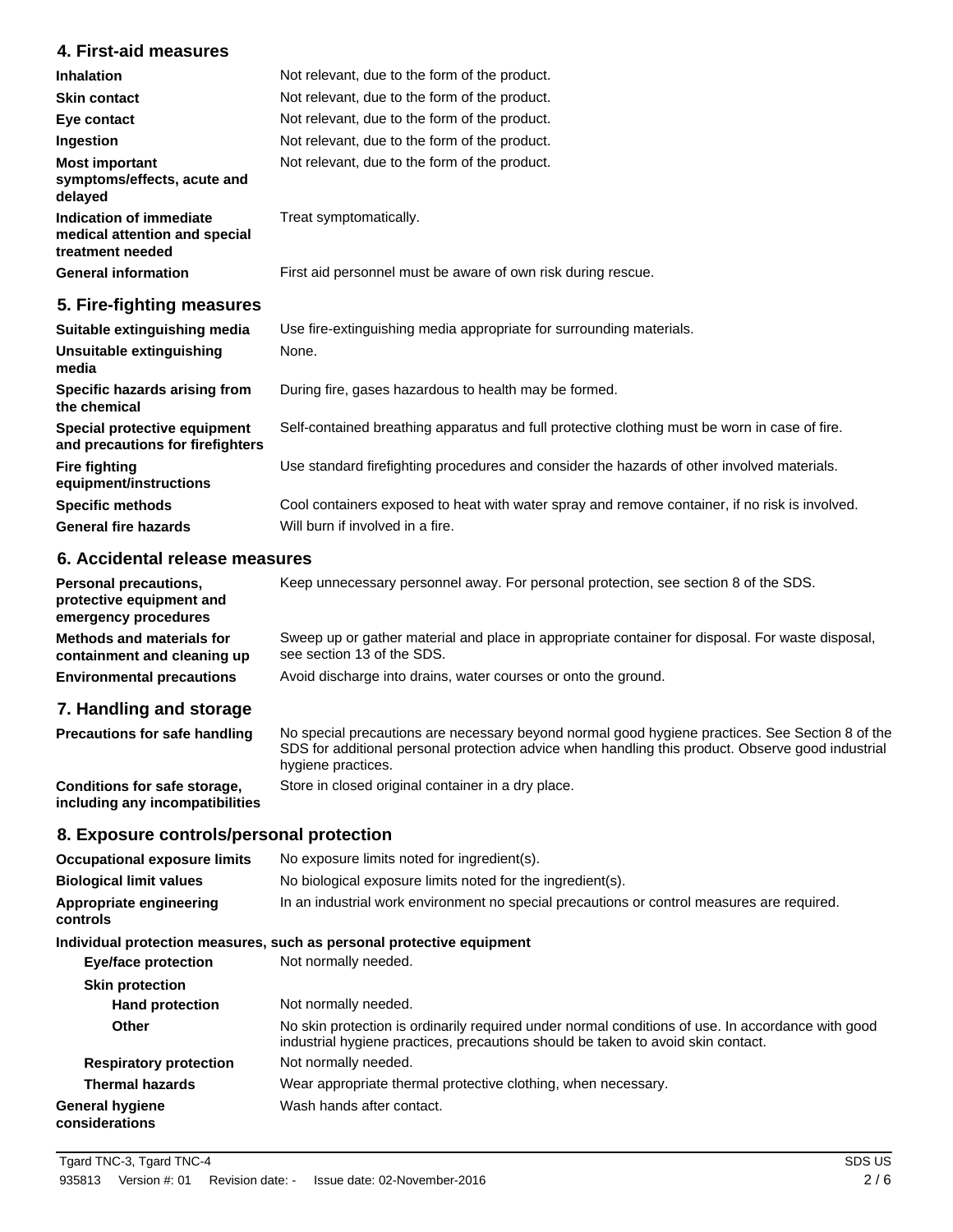# **9. Physical and chemical properties**

| 9. Physical and chemical properties               |                                                                                               |
|---------------------------------------------------|-----------------------------------------------------------------------------------------------|
| Appearance                                        |                                                                                               |
| <b>Physical state</b>                             | Solid.                                                                                        |
| <b>Form</b>                                       | Sheet.                                                                                        |
| Color                                             | White \ Amber.                                                                                |
| Odor                                              | Odorless.                                                                                     |
| <b>Odor threshold</b>                             | Not applicable.                                                                               |
| рH                                                | Not applicable.                                                                               |
| <b>Melting point/freezing point</b>               | Not applicable.                                                                               |
| Initial boiling point and boiling<br>range        | Not available.                                                                                |
| <b>Flash point</b>                                | Not applicable.                                                                               |
| <b>Evaporation rate</b>                           | Not applicable.                                                                               |
| Flammability (solid, gas)                         | Will burn if involved in a fire.                                                              |
| Upper/lower flammability or explosive limits      |                                                                                               |
| <b>Flammability limit - lower</b><br>(%)          | Not applicable.                                                                               |
| <b>Flammability limit - upper</b><br>(%)          | Not applicable.                                                                               |
| Explosive limit - lower (%)                       | Not applicable.                                                                               |
| Explosive limit - upper (%)                       | Not applicable.                                                                               |
| Vapor pressure                                    | Negligible                                                                                    |
| <b>Vapor density</b>                              | Negligible                                                                                    |
| <b>Relative density</b>                           | 1.86                                                                                          |
| Solubility(ies)                                   |                                                                                               |
| <b>Solubility (water)</b>                         | Negligible                                                                                    |
| <b>Partition coefficient</b><br>(n-octanol/water) | Not applicable.                                                                               |
| <b>Auto-ignition temperature</b>                  | Not applicable.                                                                               |
| <b>Decomposition temperature</b>                  | Not applicable.                                                                               |
| <b>Viscosity</b>                                  | Not applicable.                                                                               |
| <b>Other information</b>                          |                                                                                               |
| <b>Bulk density</b>                               | 1.86 g/cc at 25 °C                                                                            |
| <b>VOC</b>                                        | $< 1 \%$                                                                                      |
| 10. Stability and reactivity                      |                                                                                               |
| <b>Reactivity</b>                                 | The product is stable and non-reactive under normal conditions of use, storage and transport. |
| <b>Chemical stability</b>                         | Material is stable under normal conditions.                                                   |
| <b>Possibility of hazardous</b><br>reactions      | No dangerous reaction known under conditions of normal use.                                   |
| <b>Conditions to avoid</b>                        | Avoid temperatures exceeding the oxidation temperature. Contact with incompatible materials.  |

**Incompatible materials** Not applicable. **Hazardous decomposition** Carbon oxides. **products**

# **11. Toxicological information**

#### **Information on likely routes of exposure**

| <b>Inhalation</b>   | Not likely, due to the form of the product.                               |  |
|---------------------|---------------------------------------------------------------------------|--|
| <b>Skin contact</b> | No adverse effects due to skin contact.                                   |  |
| Eye contact         | No adverse effects due to eye contact are expected.                       |  |
| Ingestion           | No harmful effects expected in amounts likely to be ingested by accident. |  |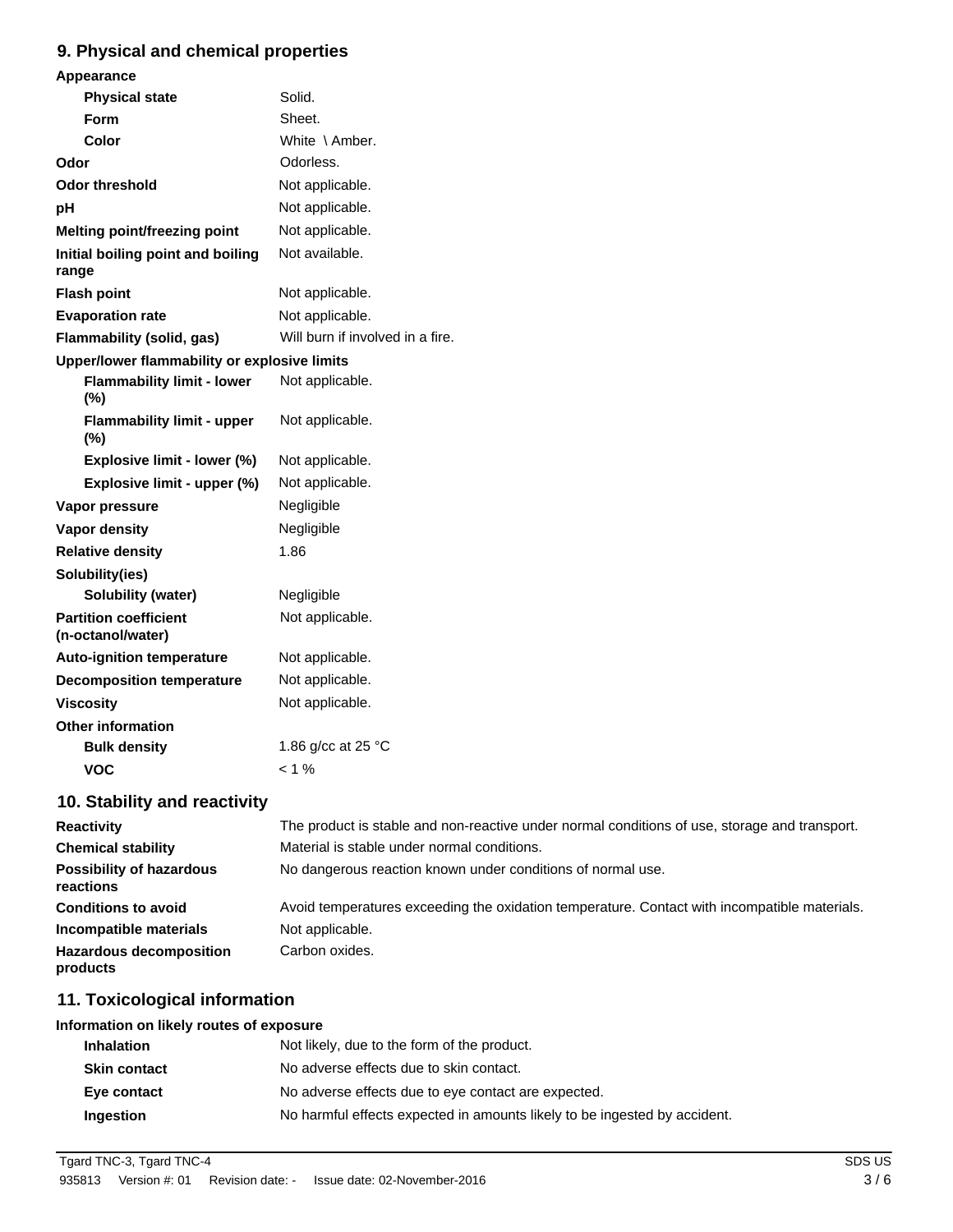| Symptoms related to the<br>physical, chemical and<br>toxicological characteristics      | Not relevant, due to the form of the product.                                                                                                                                                         |                                                                  |
|-----------------------------------------------------------------------------------------|-------------------------------------------------------------------------------------------------------------------------------------------------------------------------------------------------------|------------------------------------------------------------------|
| Information on toxicological effects                                                    |                                                                                                                                                                                                       |                                                                  |
| <b>Acute toxicity</b>                                                                   | No adverse effects are expected.                                                                                                                                                                      |                                                                  |
| <b>Skin corrosion/irritation</b>                                                        | Not classified.                                                                                                                                                                                       |                                                                  |
| Serious eye damage/eye<br><i>irritation</i>                                             | Not classified.                                                                                                                                                                                       |                                                                  |
| Respiratory or skin sensitization                                                       |                                                                                                                                                                                                       |                                                                  |
| <b>Respiratory sensitization</b>                                                        | Not classified.                                                                                                                                                                                       |                                                                  |
| <b>Skin sensitization</b>                                                               | Not classified.                                                                                                                                                                                       |                                                                  |
| Germ cell mutagenicity                                                                  | Not classified.                                                                                                                                                                                       |                                                                  |
| Carcinogenicity                                                                         | Not classified. This product is an article.                                                                                                                                                           |                                                                  |
| <b>IARC Monographs. Overall Evaluation of Carcinogenicity</b>                           |                                                                                                                                                                                                       |                                                                  |
| Additive (CAS 1333-86-4)<br>Filler (CAS 14808-60-7)<br><b>NTP Report on Carcinogens</b> |                                                                                                                                                                                                       | 2B Possibly carcinogenic to humans.<br>1 Carcinogenic to humans. |
| Filler (CAS 14808-60-7)                                                                 |                                                                                                                                                                                                       | Known To Be Human Carcinogen.                                    |
|                                                                                         | OSHA Specifically Regulated Substances (29 CFR 1910.1001-1050)                                                                                                                                        |                                                                  |
| Not regulated.                                                                          |                                                                                                                                                                                                       |                                                                  |
| <b>Reproductive toxicity</b>                                                            | Not classified.                                                                                                                                                                                       |                                                                  |
| Specific target organ toxicity -<br>single exposure                                     | Not classified.                                                                                                                                                                                       |                                                                  |
| Specific target organ toxicity -<br>repeated exposure                                   | Not classified.                                                                                                                                                                                       |                                                                  |
| <b>Aspiration hazard</b>                                                                | Not relevant, due to the form of the product.                                                                                                                                                         |                                                                  |
| <b>Chronic effects</b>                                                                  | No known chronic or acute health risks.                                                                                                                                                               |                                                                  |
| <b>Further information</b>                                                              | None known.                                                                                                                                                                                           |                                                                  |
| 12. Ecological information                                                              |                                                                                                                                                                                                       |                                                                  |
| <b>Ecotoxicity</b>                                                                      | The product is not classified as environmentally hazardous. However, this does not exclude the<br>possibility that large or frequent spills can have a harmful or damaging effect on the environment. |                                                                  |
| <b>Persistence and degradability</b>                                                    | No data available.                                                                                                                                                                                    |                                                                  |
| <b>Bioaccumulative potential</b>                                                        | No data available.                                                                                                                                                                                    |                                                                  |
| <b>Mobility in soil</b>                                                                 | The product is insoluble in water.                                                                                                                                                                    |                                                                  |
| Other adverse effects                                                                   | An environmental hazard cannot be excluded in the event of unprofessional handling or disposal.                                                                                                       |                                                                  |

# **13. Disposal considerations**

| <b>Disposal instructions</b>             | Collect and reclaim or dispose in sealed containers at licensed waste disposal site.                                                                                                                                   |  |
|------------------------------------------|------------------------------------------------------------------------------------------------------------------------------------------------------------------------------------------------------------------------|--|
| <b>Local disposal regulations</b>        | Dispose in accordance with all applicable regulations.                                                                                                                                                                 |  |
| Hazardous waste code                     | The waste code should be assigned in discussion between the user, the producer and the waste<br>disposal company.                                                                                                      |  |
| Waste from residues / unused<br>products | Dispose of in accordance with local regulations. Empty containers or liners may retain some<br>product residues. This material and its container must be disposed of in a safe manner (see:<br>Disposal instructions). |  |
| <b>Contaminated packaging</b>            | Since emptied containers may retain product residue, follow label warnings even after container is<br>emptied. Empty containers should be taken to an approved waste handling site for recycling or<br>disposal.       |  |

# **14. Transport information**

#### **DOT**

Not regulated as dangerous goods.

#### **IATA**

Not regulated as dangerous goods.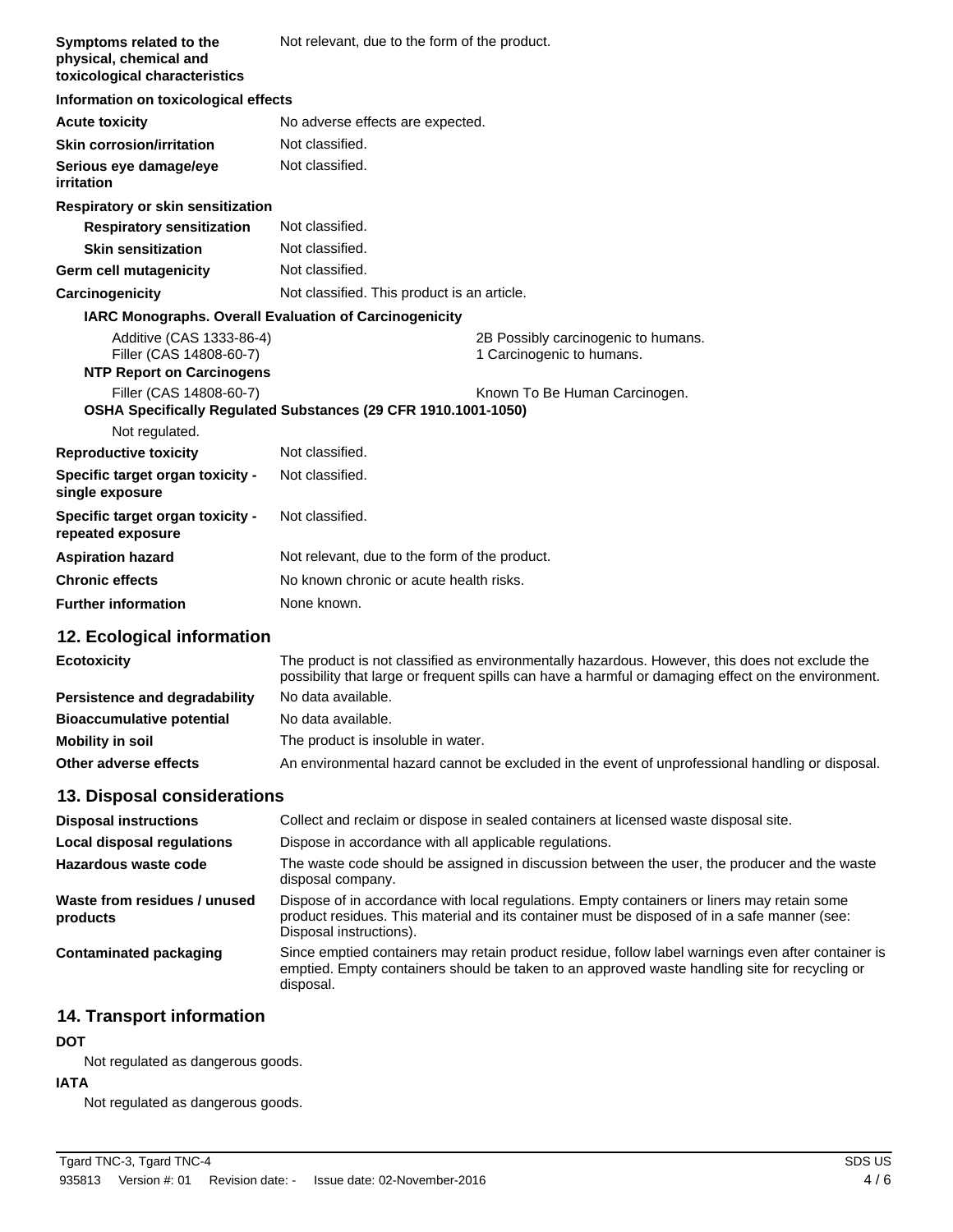#### **IMDG**

Not regulated as dangerous goods.

#### **Transport in bulk according to** Not applicable. **Annex II of MARPOL 73/78 and the IBC Code**

# **15. Regulatory information**

| $19.109$ 90000 1                                                            | "" """""                                                                                                                          |                        |
|-----------------------------------------------------------------------------|-----------------------------------------------------------------------------------------------------------------------------------|------------------------|
| US federal regulations                                                      | This product is not known to be a "Hazardous Chemical" as defined by the OSHA Hazard<br>Communication Standard, 29 CFR 1910.1200. |                        |
|                                                                             | TSCA Section 12(b) Export Notification (40 CFR 707, Subpt. D)                                                                     |                        |
| Not regulated.                                                              |                                                                                                                                   |                        |
|                                                                             | OSHA Specifically Regulated Substances (29 CFR 1910.1001-1050)                                                                    |                        |
| Not regulated.                                                              | <b>CERCLA Hazardous Substance List (40 CFR 302.4)</b>                                                                             |                        |
| Not listed.                                                                 |                                                                                                                                   |                        |
|                                                                             | Superfund Amendments and Reauthorization Act of 1986 (SARA)                                                                       |                        |
| <b>Hazard categories</b>                                                    | Immediate Hazard - No<br>Delayed Hazard - No<br>Fire Hazard - No<br>Pressure Hazard - No<br>Reactivity Hazard - No                |                        |
|                                                                             | SARA 302 Extremely hazardous substance                                                                                            |                        |
| Not listed.                                                                 |                                                                                                                                   |                        |
| SARA 311/312 Hazardous<br>chemical                                          | No                                                                                                                                |                        |
| SARA 313 (TRI reporting)<br>Not regulated.                                  |                                                                                                                                   |                        |
| Other federal regulations                                                   |                                                                                                                                   |                        |
|                                                                             | Clean Air Act (CAA) Section 112 Hazardous Air Pollutants (HAPs) List                                                              |                        |
| Not regulated.                                                              | Clean Air Act (CAA) Section 112(r) Accidental Release Prevention (40 CFR 68.130)                                                  |                        |
| Not regulated.                                                              |                                                                                                                                   |                        |
| <b>Safe Drinking Water Act</b><br>(SDWA)                                    | Not regulated.                                                                                                                    |                        |
| <b>US state regulations</b>                                                 |                                                                                                                                   |                        |
| US. Massachusetts RTK - Substance List                                      |                                                                                                                                   |                        |
| Additive (CAS 1333-86-4)<br>Filler (CAS 14808-60-7)                         |                                                                                                                                   |                        |
|                                                                             | US. New Jersey Worker and Community Right-to-Know Act                                                                             |                        |
| Additive (CAS 1333-86-4)<br>Filler (CAS 14808-60-7)                         |                                                                                                                                   |                        |
|                                                                             | US. Pennsylvania Worker and Community Right-to-Know Law                                                                           |                        |
| Additive (CAS 1333-86-4)<br>Filler (CAS 14808-60-7)<br>US. Rhode Island RTK |                                                                                                                                   |                        |
| Not regulated.                                                              |                                                                                                                                   |                        |
| <b>US. California Proposition 65</b>                                        | WARNING: This product contains a chemical known to the State of California to cause cancer.                                       |                        |
|                                                                             | US - California Proposition 65 - Carcinogens & Reproductive Toxicity (CRT): Listed substance                                      |                        |
| Additive (CAS 1333-86-4)<br>Filler (CAS 14808-60-7)                         |                                                                                                                                   |                        |
| <b>International Inventories</b>                                            |                                                                                                                                   |                        |
| Country(s) or region                                                        | Inventory name                                                                                                                    | On inventory (yes/no)* |
| Australia                                                                   | Australian Inventory of Chemical Substances (AICS)                                                                                | Yes                    |